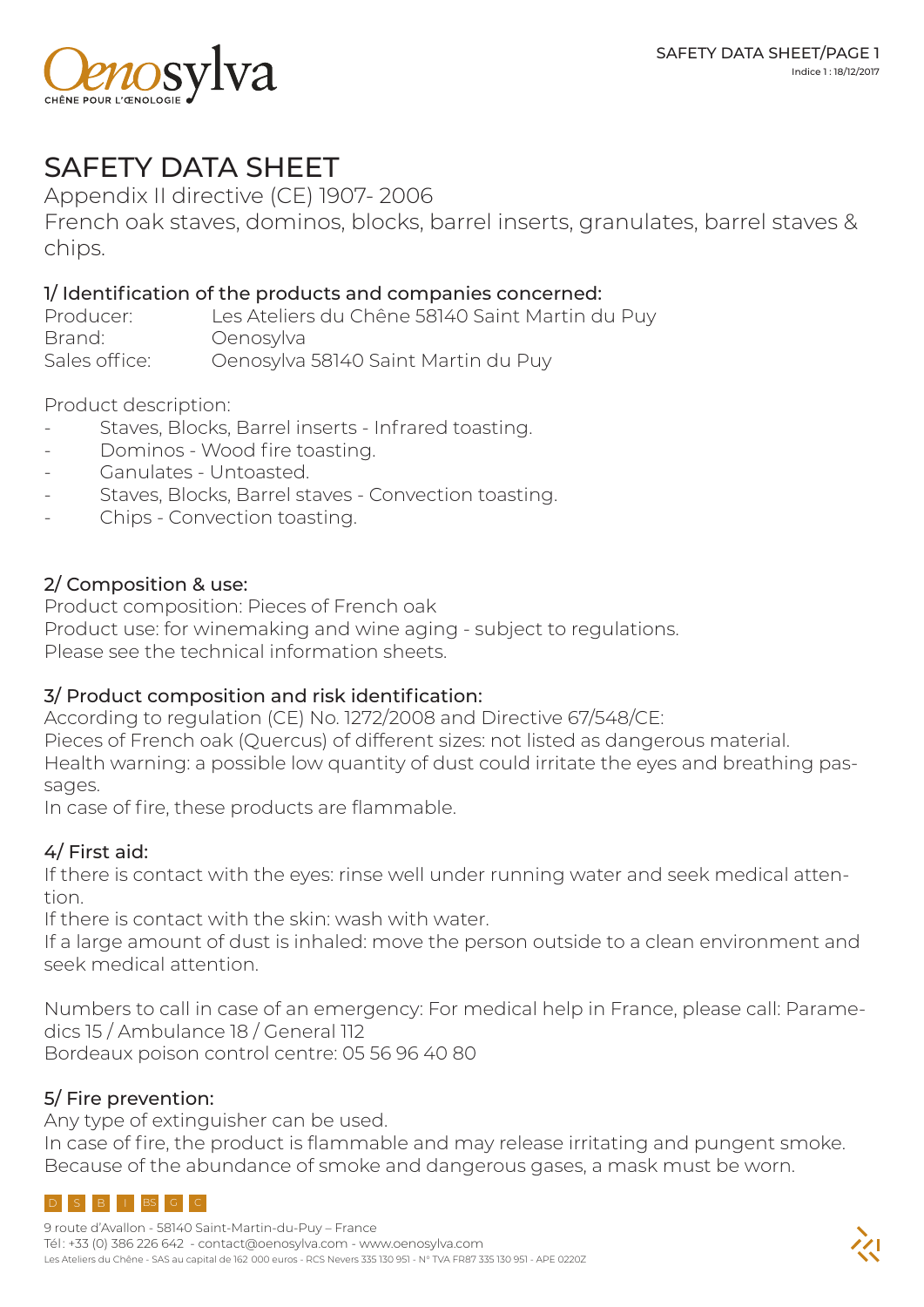

## 6/ Handling and storage

Handling: wear goggles and a mask to protect against dust.

Storage: in its original packaging in an airtight, dry place away from any fire source and on plastic pallets.

Do not stack on treated wood pallets or in premises where the frame, walls or floors are made of treated wood.

Keep away from chemicals, solvents and other products that can release strong odors.

#### 7/ Exposure and protection

Breathing protection: Wear an anti-dust mask if smoke extraction is insufficient. Hand protection: Wear gloves.

Eye protection: Wear safety goggles.

Body protection: Wear protective clothing.

General instructions: avoid dust formation and contact with the eyes.

Do not smoke, drink or eat while handling the product.

Wash your hands before and after handling the product.

#### 8/ Physical and chemical properties

Please refer to the specific characteristics of each product on the corresponding technical sheet.

#### 9/ Stability and reactivity

A stable product in normal conditions of storage and use. Avoid: Contact with any damp or strong smelling product, contact with the eyes and breathing passages.

#### 10/ Toxicological information

A non-toxic product in normal conditions of storage and use. Dust contact with eyes and breathing passages can cause irritation.

#### 11/ Environmental information

No damaging effects on the environment known.

The products do not contain allergens. No GMO, chemical or biological additive is used in the manufacturing process.

Our products are biodegradable and made from oak.

#### 12/ Disposal

Products and packaging: Please refer to your current local landfill provisions. (Regulation concerning waste disposal: Law n°75-633 of 15/07/75, Law n°881261 of 30/12/88, Law n°92-646 of 13/07/92).